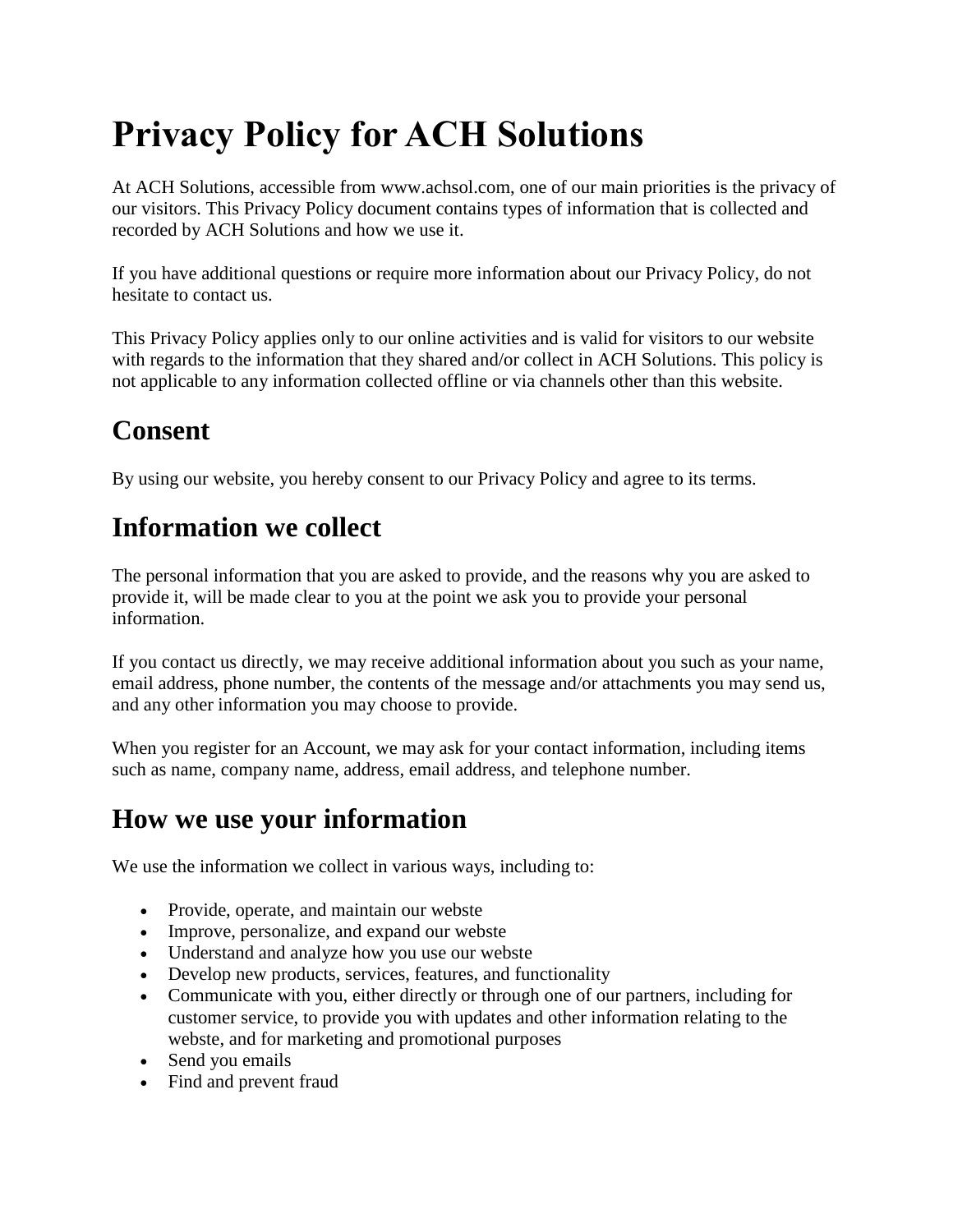# **Log Files**

ACH Solutions follows a standard procedure of using log files. These files log visitors when they visit websites. All hosting companies do this and a part of hosting services' analytics. The information collected by log files include internet protocol (IP) addresses, browser type, Internet Service Provider (ISP), date and time stamp, referring/exit pages, and possibly the number of clicks. These are not linked to any information that is personally identifiable. The purpose of the information is for analyzing trends, administering the site, tracking users' movement on the website, and gathering demographic information. Our Privacy Policy was created with the help of the [Privacy Policy Generator](https://www.privacypolicygenerator.info/) and the [Privacy Policy Template.](https://www.privacypolicytemplate.net/)

# **Cookies and Web Beacons**

Like any other website, ACH Solutions uses 'cookies'. These cookies are used to store information including visitors' preferences, and the pages on the website that the visitor accessed or visited. The information is used to optimize the users' experience by customizing our web page content based on visitors' browser type and/or other information.

For more general information on cookies, please read ["What Are Cookies".](https://www.cookieconsent.com/what-are-cookies/)

#### **Our Advertising Partners**

Some of advertisers on our site may use cookies and web beacons. Our advertising partners are listed below. Each of our advertising partners has their own Privacy Policy for their policies on user data. For easier access, we hyperlinked to their Privacy Policies below.

• Google

<https://policies.google.com/technologies/ads>

#### **Advertising Partners Privacy Policies**

You may consult this list to find the Privacy Policy for each of the advertising partners of ACH Solutions.

Third-party ad servers or ad networks uses technologies like cookies, JavaScript, or Web Beacons that are used in their respective advertisements and links that appear on ACH Solutions, which are sent directly to users' browser. They automatically receive your IP address when this occurs. These technologies are used to measure the effectiveness of their advertising campaigns and/or to personalize the advertising content that you see on websites that you visit.

Note that ACH Solutions has no access to or control over these cookies that are used by thirdparty advertisers.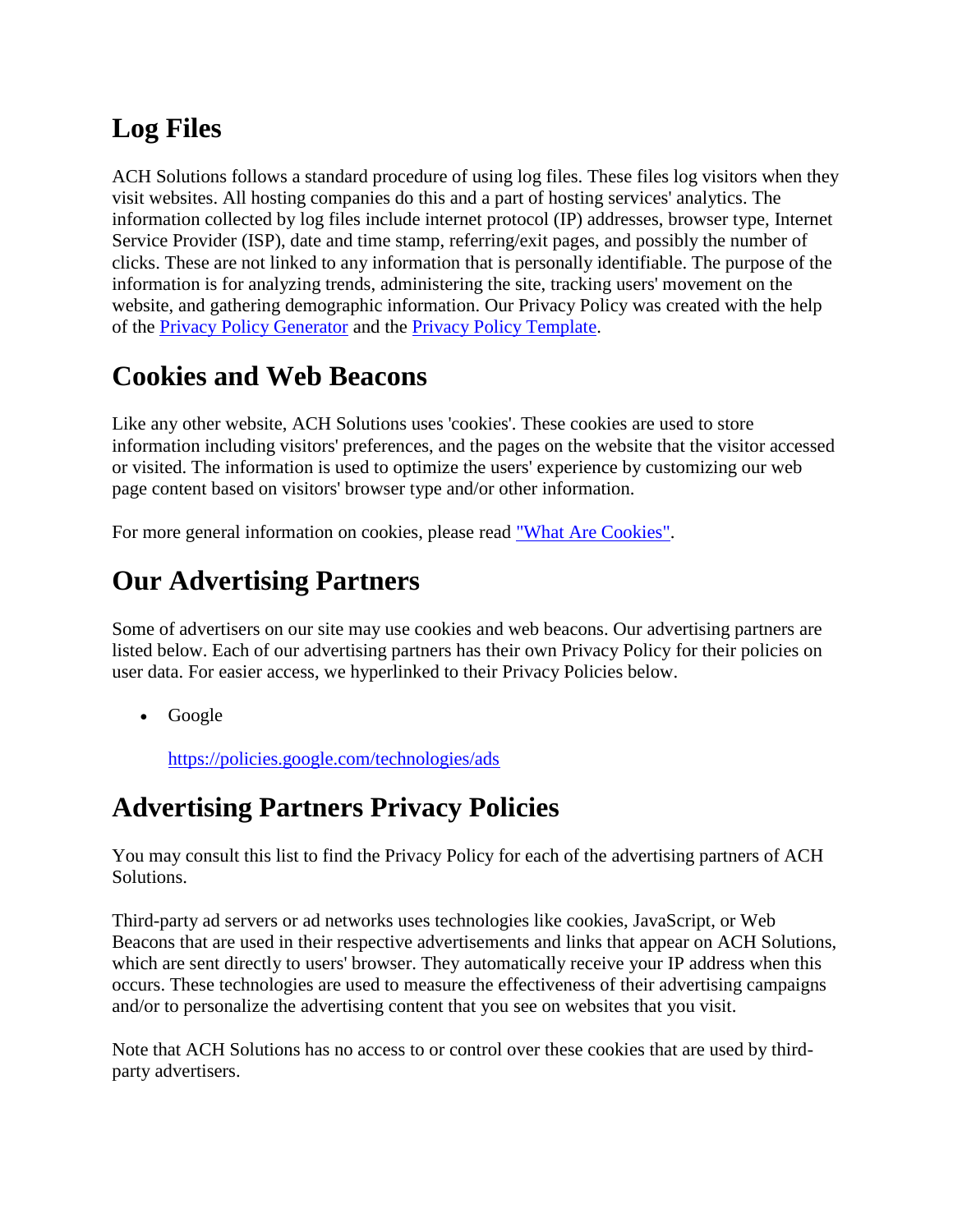# **Third Party Privacy Policies**

ACH Solutions's Privacy Policy does not apply to other advertisers or websites. Thus, we are advising you to consult the respective Privacy Policies of these third-party ad servers for more detailed information. It may include their practices and instructions about how to opt-out of certain options. You may find a complete list of these Privacy Policies and their links here: Privacy Policy Links.

You can choose to disable cookies through your individual browser options. To know more detailed information about cookie management with specific web browsers, it can be found at the browsers' respective websites. What Are Cookies?

# **CCPA Privacy Rights (Do Not Sell My Personal Information)**

Under the CCPA, among other rights, California consumers have the right to:

Request that a business that collects a consumer's personal data disclose the categories and specific pieces of personal data that a business has collected about consumers.

Request that a business delete any personal data about the consumer that a business has collected.

Request that a business that sells a consumer's personal data, not sell the consumer's personal data.

If you make a request, we have one month to respond to you. If you would like to exercise any of these rights, please contact us.

# **GDPR Data Protection Rights**

We would like to make sure you are fully aware of all of your data protection rights. Every user is entitled to the following:

The right to access – You have the right to request copies of your personal data. We may charge you a small fee for this service.

The right to rectification – You have the right to request that we correct any information you believe is inaccurate. You also have the right to request that we complete the information you believe is incomplete.

The right to erasure  $-$  You have the right to request that we erase your personal data, under certain conditions.